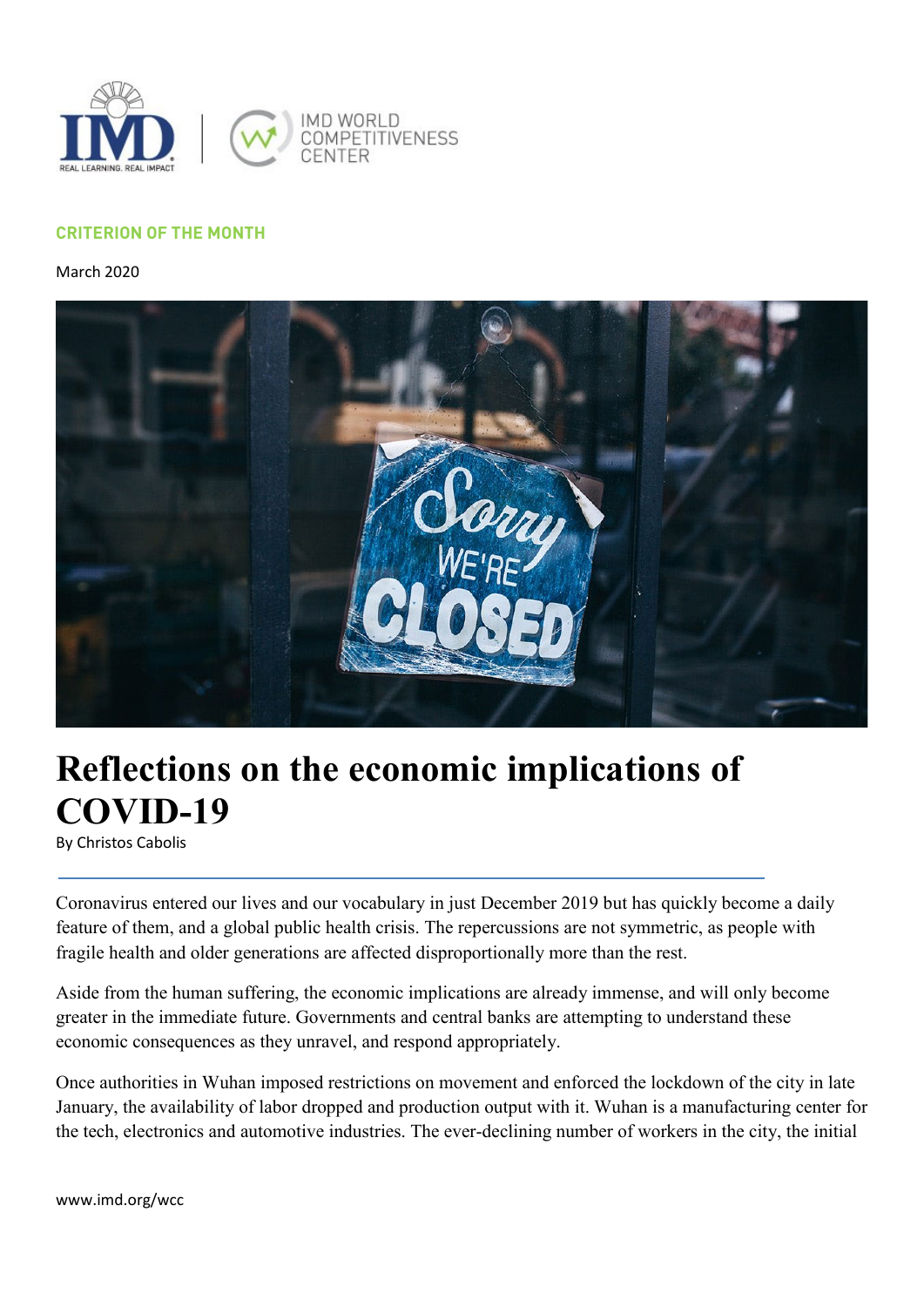hotbed of the virus, resulted in the disruption of the availability of components and products from across China, which negatively affected global supply chains.

The implication of the lockdown was reflected by Apple's announcement that it is uncertain it can satisfy the demand for iPhones. Economists call this sudden decline in the production of goods and services a negative supply shock.

The complexity of the current situation is due to the fact that a supply shock generates a negative demand shock; that is, a sudden decrease in the demand for goods or services.

The income of employees, who cannot go to work either because their movement is restricted for health purposes or they are themselves sick, declines. In some countries, the lack of paid sick-leave further exacerbates the loss of income.

The result is two-fold: a change in the consumption patterns and a negative adjustment in expectations. In fact, the latter is most important, affecting the sentiments of both consumers and producers. Negative sentiments are amplified by the global integration of the economies calling for carefully addressing this point.

## **What's behind the economic policies we are seeing?**

Two types of policies tend to be used to counter the negative economic implications. Central banks decrease the interest rate and attempt to increase the supply of money in the economy. Government agencies explore the reduction of different types of taxes using fiscal policy to strengthen the aggregate demand. How might these measures affect economies?

The liquidity provided by central banks eases concerns in the markets. It is expected that through quantitative easing, that is, the purchase of government bonds and other securities by the central bank, the additional funds will partially alleviate the stress felt from the demand shock. This is, therefore, a good policy. Decreasing the interest rate, in general, has similar effects: it positively affects the concerns of consumers and producers over liquidity. In general, it results in higher asset prices and therefore it is favored and sought after by investors.

And yet, throughout the world, we are mostly in a very low interest rate environment, which restricts the potential effect of such a measure. Importantly, making interest rates close to zero, as the Federal Reserve Bank did on two occasions recently, eliminates a potential tool that may be needed in a subsequent stage to boost the economy. In fact, the reaction to the second emergency cut of the interest rate last weekend did not convince the markets that plummeted on Monday.

Fiscal authorities try to complement and enforce the policies of the central banks, boosting further the aggregate demand through lowering or postponing taxes. Thus, in the US, authorities are considering postponing tax filing for 2020 and decreasing the payroll tax; the latter is mostly paid by employees and is expected to have an important impact at their spending.

## **Are the above policies enough?**

Even though the policies point towards the right direction, certain aspects need to be put in perspective.

COVID-19 is a public health crisis with humanitarian consequences. It is neither a banking crisis nor a financial one. It has negative economic implications, but it is first and foremost a public health challenge.

www.imd.org/wcc